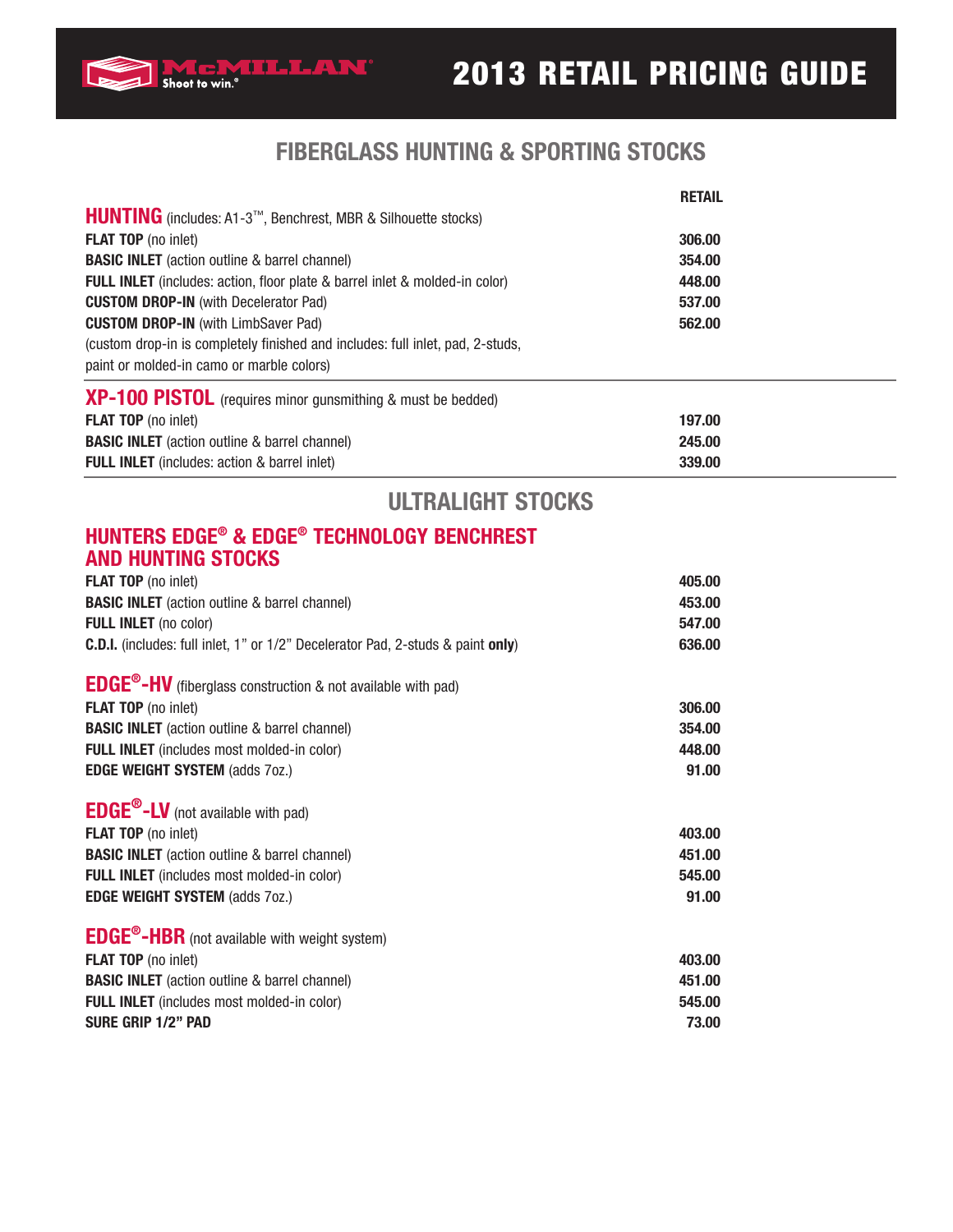## **FIBERGLASS TACTICAL & COMPETITION STOCKS**

# **TACTICAL: A-2™, A-3™, Adj. A-3™, Adj. A3-5®, A-4™, A-5™, Adj. A-5™, Adj. A-TH, M1A\*, M2A®, M3A®, Adj. M3A®, McHALE\*, SSG-69, SBS, TPR**

### **HIGH POWER: Mod. 40X, BAKER SPECIAL, F-CLASS, PRONE**

| $(cheekpiece, pad, studs, rail and other options available – see options list)$ |        |
|---------------------------------------------------------------------------------|--------|
| <b>FLAT TOP</b> (no inlet)                                                      | 338.00 |
| <b>BASIC INLET</b> (action outline & barrel channel)                            | 390.00 |
| <b>FULL INLET</b> (cheekpiece is extra)                                         | 548.00 |
| (Full inlet includes: action, floor plate & barrel inlet & molded-in color)     |        |
| *The M1A and McHALE are not available with an adj. cheekpiece                   |        |

#### **.50 cal TAKE DOWN TACTICAL & .50 cal TAC 50-A1**

| FLAT TOP (no inlet)                                            | 522.00 |
|----------------------------------------------------------------|--------|
| <b>BASIC INLET</b> (action outline & barrel channel)           | 574.00 |
| FULL INLET (includes molded-in color)                          | 732.00 |
| Saddle Cheekpiece                                              | 128.00 |
| <b>SPACER SYSTEM</b> (with Decelerator Pad)                    | 128.00 |
| .50 cal HBR                                                    |        |
| <b>FLAT TOP</b> (no inlet)                                     | 389,00 |
| <b>BASIC INLET</b> (action outline & barrel channel)           | 441.00 |
| FULL INLET (includes molded-in color)                          | 599.00 |
|                                                                |        |
| .50 cal LBR & BIG MAC                                          |        |
| FLAT TOP (no inlet)                                            | 326.00 |
| <b>BASIC INLET</b> (action outline & barrel channel)           | 378.00 |
| FULL INLET (includes molded-in color)                          | 536.00 |
| SIG 3000 (includes: inlet, adj. thumbwheel cheekpiece,         |        |
| spacer system, rail, (1) adaptor, (1) stud & black paint only) | 909.00 |
|                                                                |        |
| <b>STC INTIMIDATOR</b> (includes: inlet, adj. cheekpiece,      |        |
| 3-way adj. butt plate, molded-in camo/marble or paint)         | 774.00 |
|                                                                |        |

# **MODULAR TACTICAL SYSTEMS**

| MFS-14 <sup>®</sup> FOLDING (available for M1A and M14 actions only & needs to be bedded) | 626.00 |
|-------------------------------------------------------------------------------------------|--------|
| (includes: fully inletted stock w/ferrule and folding buttstock adaptor)                  |        |
| (see accessory list for additional accessories)                                           |        |
|                                                                                           |        |
| <b>BAF FOLDING</b> (includes: folding buttstock adaptor)                                  | 547.00 |
|                                                                                           |        |

(see accessory list for additional accessories)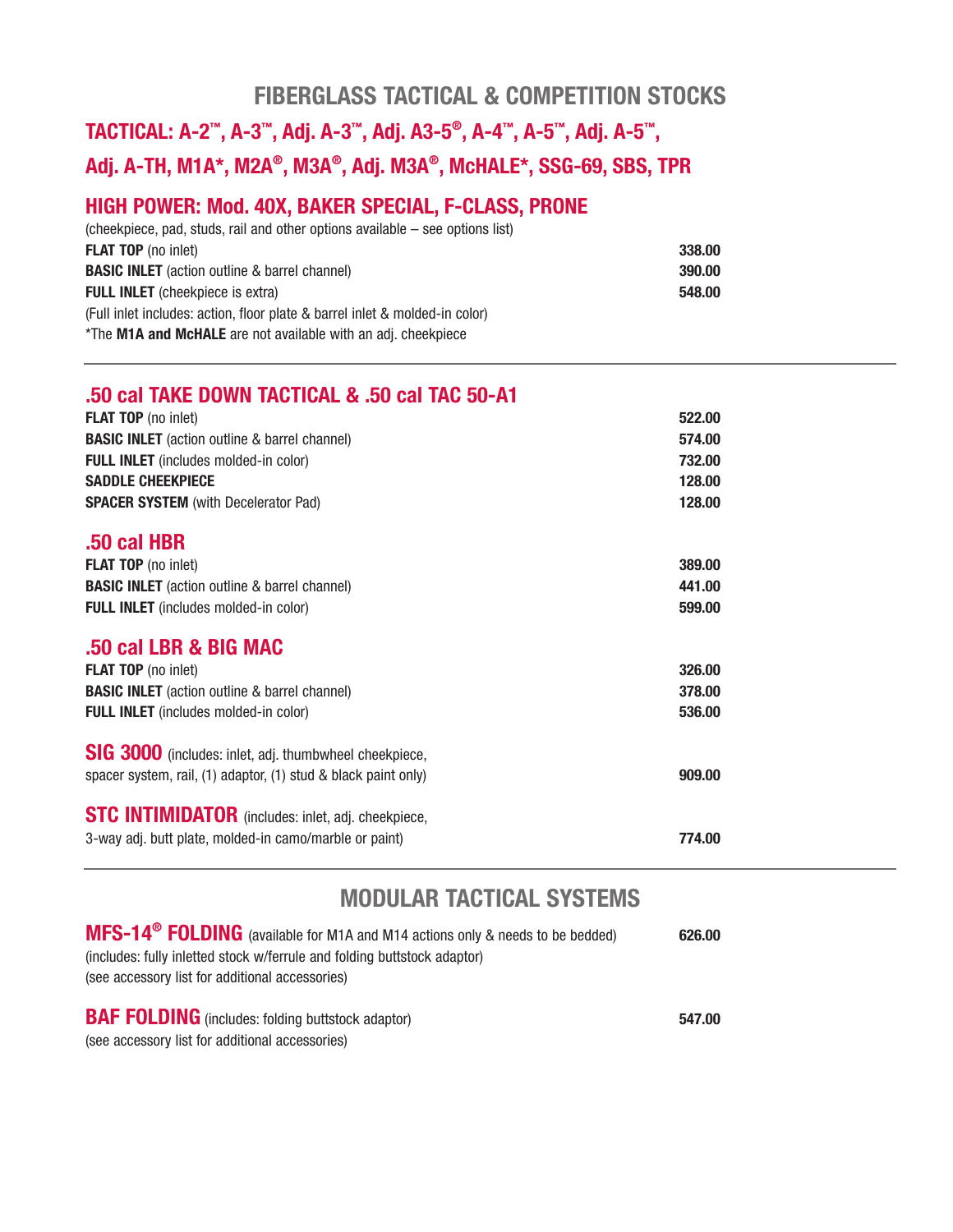#### **STOCK OPTIONS (Installed by McMillan at Time of Manufacture)**

#### **PADS & BUTT PLATES**

| <b>SPACER SYSTEM</b>               | 128.00 |
|------------------------------------|--------|
| <b>2-WAY VERTICAL BUTT PLATE</b>   | 128.00 |
| <b>3-WAY ADJUSTABLE BUTT PLATE</b> | 198.00 |
| LIMBSAVER PAD                      | 98.00  |
| <b>DECELERATOR PAD</b>             | 73.00  |
| <b>ADJUSTABLE CHEEKPIECES</b>      |        |

| <b>INTEGRAL CLAMP BAR CHEEKPIECE</b>  | 128.00 |
|---------------------------------------|--------|
| <b>INTEGRAL THUMBWHEEL CHEEKPIECE</b> | 156.00 |
| <b>SADDLE CHEEKPIECE</b>              | 128.00 |

#### **RAILS & OTHER OPTIONS**

| ANODIZED ANSCHUTZ® or FREELAND FOREARM ACCESSORY RAIL     | 58.00    |
|-----------------------------------------------------------|----------|
| <b>SEEKINS 3.5" PICATINNY RAIL</b>                        | 58.00    |
| <b>MACHINE SCREW SLING STUD</b>                           | 8.00 ea  |
| <b>FLUSHMOUNT SWIVEL BASE CUP</b>                         | 14.00 ea |
| <b>WICHITA FIXED 1.5" SLING LOOPS (2)</b>                 | 102.00   |
| <b>INSTALL STEEL INSERT (for Wichita Swivels)</b>         | 8.00 ea  |
| <b>DRILL &amp; TAP STEEL INSERT (for Wichita Swivels)</b> | 28,00 ea |
| <b>INSTALL T-NUT</b> (for sling stud)                     | 8.00 ea  |
| <b>MACHINED-IN ALUMINUM PILLARS (pre-installed)</b>       | 14.00 ea |
|                                                           |          |

### **ACCESSORIES**

### **MODULAR TACTICAL SYSTEM ACCESSORIES**

| 6-POSITION CAR BUTTSTOCK (adj. up/down & in/out)                         | 115.00 |
|--------------------------------------------------------------------------|--------|
| <b>CAR RUBBER BUTT PAD</b> (clip-on rubber pad for CAR buttstock)        | 23,00  |
| <b>CAR SNAP-ON C/P</b> (for CAR buttstock)                               | 47.00  |
| <b>PICATINNY SLING ADAPTOR</b>                                           | 22.00  |
| 4" TRI-RAIL (forend piece has (3) 4" rails)                              | 167.00 |
| 10-3/4" RAIL ASSEMBLY (forend piece has (2) 4" rails & (1) 10-3/4" rail) | 219.00 |
| ACE SOCOM 5 (HD 5 position buttstock)                                    | 197.00 |
| <b>MAGPUL PRS-2 BUTTSTOCK</b>                                            | 275.00 |

### **RAILS, BIPOD & ACCESSORIES**

| <b>CHAMPIONS CHOICE ROUND HANDSTOP</b>                | 35,00  |
|-------------------------------------------------------|--------|
| <b>ACCESSORY RAIL STUD ADAPTOR</b>                    | 11.00  |
| <b>HARRIS BIPOD 1A2L</b>                              | 92.00  |
| <b>VERSA-POD BIPOD</b>                                | 75.00  |
| <b>VERSA-POD HANDSTOP</b> (w/mounting stud)           | 49.00  |
| <b>VERSA-POD MOUNTING STUD (installed)</b>            | 82.00  |
| <b>VERSA-POD MOUNTING STUD (not installed)</b>        | 26.00  |
| <b>BADGER EFR MOUNT w/2-SIDE RAIL (installed)</b>     | 319.00 |
| <b>BADGER EFR MOUNT w/2-SIDE RAIL (not installed)</b> | 258,00 |